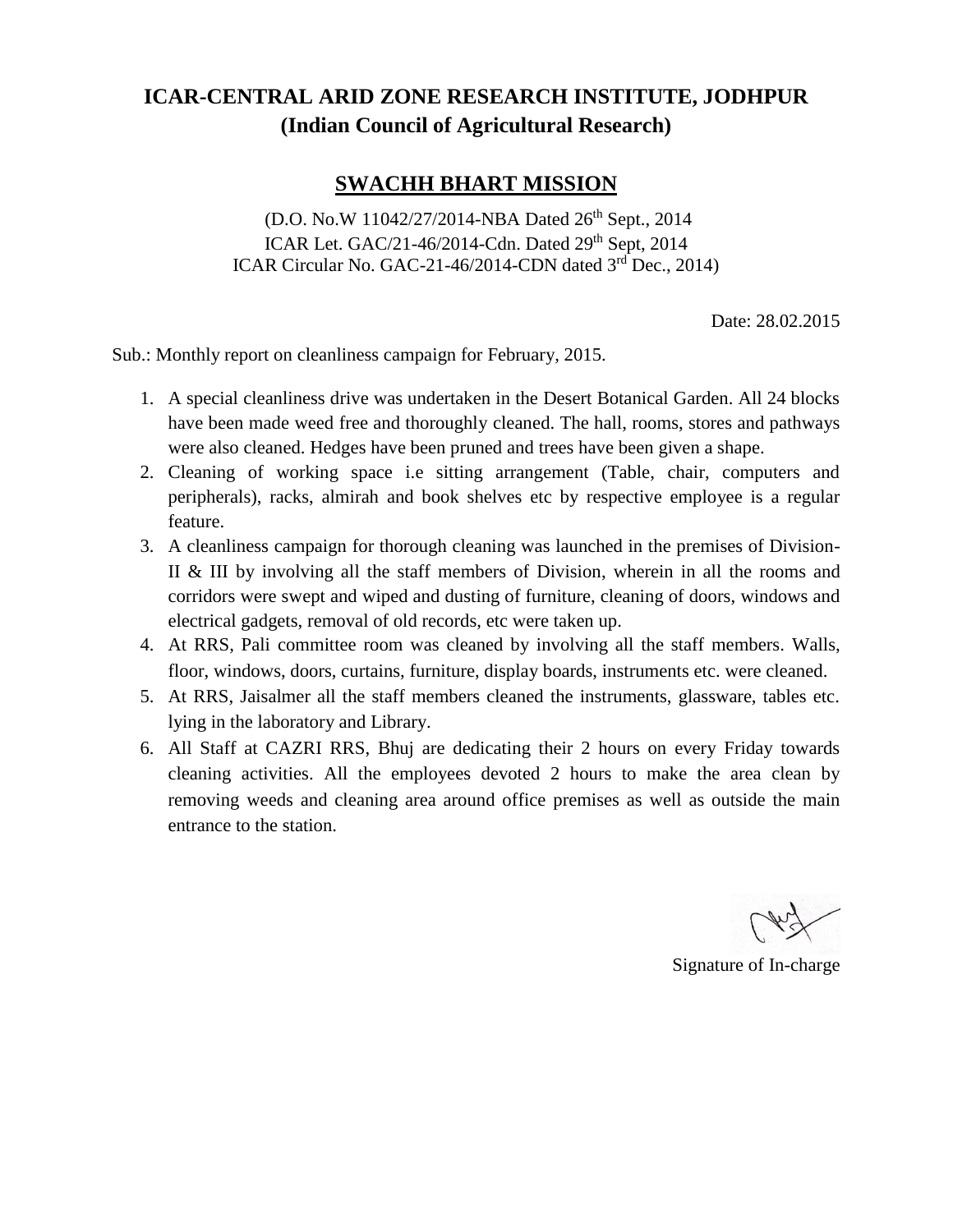

Cleaning committee room and Library